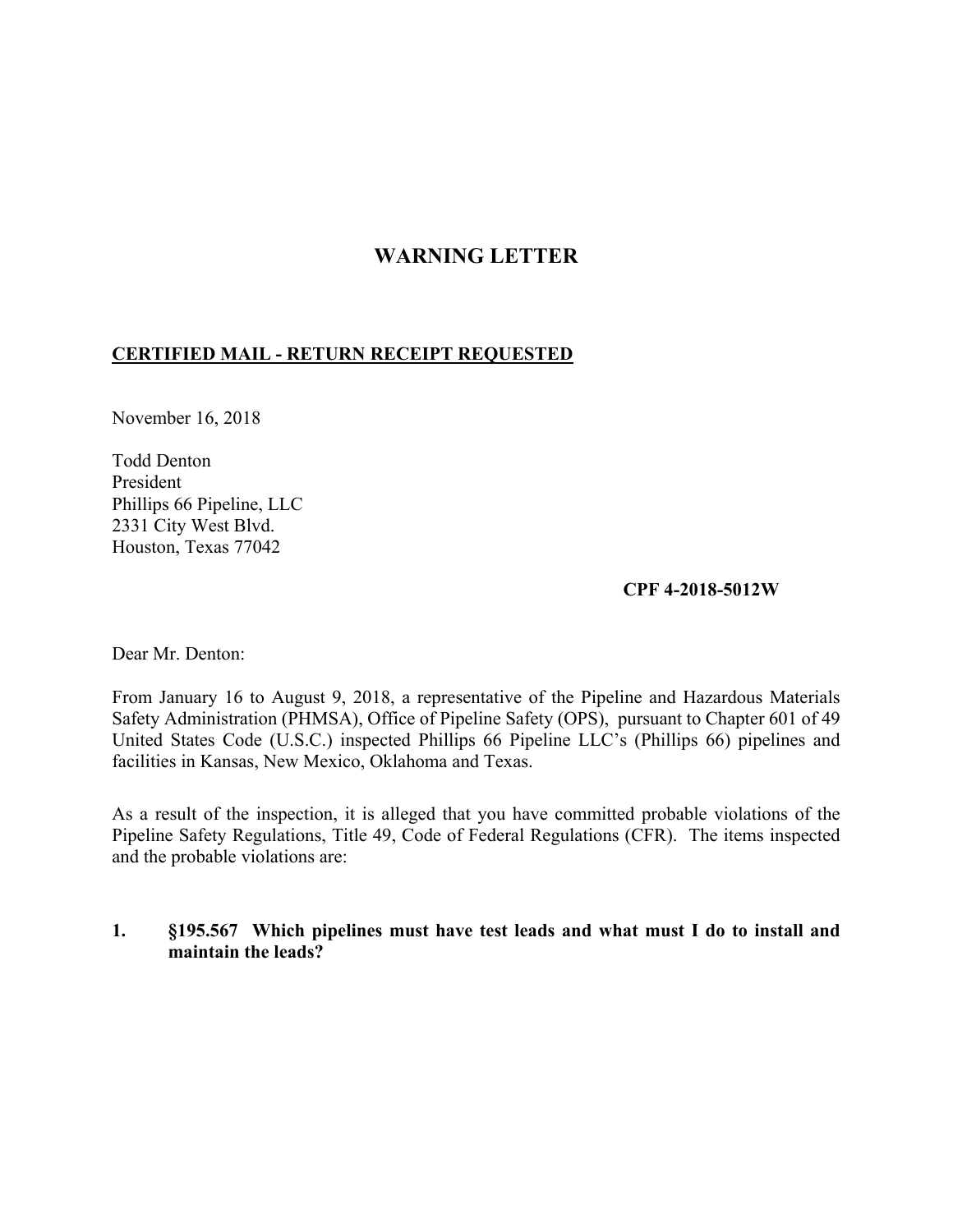### **(c)** *Maintenance.* **You must maintain the test lead wires in a condition that enables you to obtain electrical measurements to determine whether cathodic protection complies with §195.571.**

Phillips 66 failed to maintain test lead wires in a condition that would enable them to obtain electrical measurements to determine whether cathodic protection complies with §195.71.

 Texas office. During the review, it was observed that two test leads on line ST-18 did not test lead at milepost 58 13+3 for calendar years 2016, 2017. Phillips 66 stated the test leads had been damaged. The 2018 annual survey records indicated the test leads had been PHMSA reviewed Phillips 66 cathodic protection annual survey records in their Alvin, have data for pipe-to-soil potential readings. There was no reading for the test lead at milepost 27 3+3 for calendar years 2015, 2016, 2017 and there were no readings for the repaired and the pipe-to-soil potential readings were adequate.

### **2. §195.581 Which pipelines must I protect against atmospheric corrosion and what coating material may I use?**

 **(a) You must clean and coat each pipeline or portion of pipeline that is exposed to the atmosphere, except pipelines under paragraph (c) of this section.** 

**(b) Coating material must be suitable for the prevention of atmospheric corrosion.** 

**(c) Except portions of pipelines in offshore splash zones or soil-to-air interfaces, you need not protect against atmospheric corrosion any pipeline for which you demonstrate by test, investigation, or experience appropriate to the environment of the pipeline that corrosion will—** 

**(1) Only be a light surface oxide; or** 

**(2) Not affect the safe operation of the pipeline before the next scheduled inspection.** 

Phillips 66 failed to protect against atmospheric corrosion at soil-to-air interfaces on their facilities at file locations.

 During the field review of Phillips 66 facilities, it was observed by PHMSA that there were beyond the ground surface and protect the soil-to-air interface. The following table lists areas of damaged coating at soil-to air interfaces or the coating did not adequately extend those facilities and the inadequacies.

| <b>Facility</b>   | Inadequacy                                  |
|-------------------|---------------------------------------------|
| Pasadena Terminal | A flange was partially buried and there     |
|                   | was no soil-to-air interface coating        |
| Odessa Terminal   | A flange connected to the WT-10 pump        |
|                   | was partially buried and there was no soil- |
|                   | to-air interface coating                    |